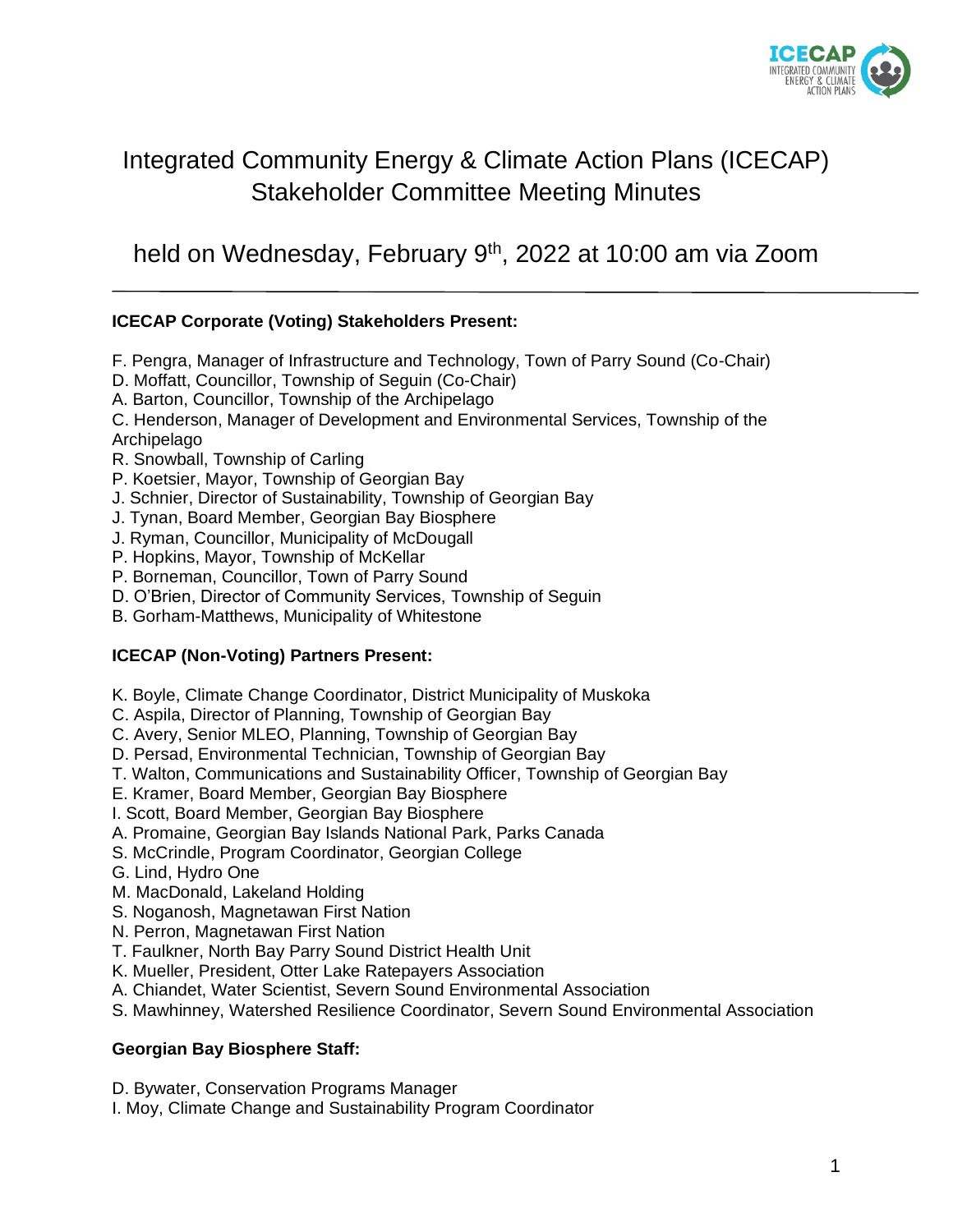B. Pollock, Executive Director

### **1. Welcome & Quorum**

ICECAP Co-Chair, Daryle Moffatt, welcomed participants and noted that attendance would be taken by Georgian Bay Biosphere (GBB) staff and recorded in the Minutes. Participants were asked to introduce themselves during the roundtable portion of the meeting.

D. Bywater provided a land acknowledgment recognizing we are all Treaty people.

It was noted that the meeting had Quorum, with 9 of 9 voting members present.

### **2. Adopt Agenda**

Motion to adopt the agenda, as presented, for February 9, 2022.

### **Resolution No. 2022-01**

Moved by: J. Tynan Seconded by: P. Borneman

### **3. Adopt Minutes**

Motion to adopt the minutes from ICECAP Corporate Stakeholder Committee Meeting held on September 29, 2021.

### **Resolution No. 2022-02**

Moved by: A. Barton Seconded by: J. Tynan

# **CARRIED**

### **4. Governance**

Motion to adopt amended Memorandum of Understanding and Schedules A and B, as circulated.

**Resolution No. 2022-03** Moved by: D. O'Brien Seconded by: A. Barton

### **CARRIED**



### **CARRIED**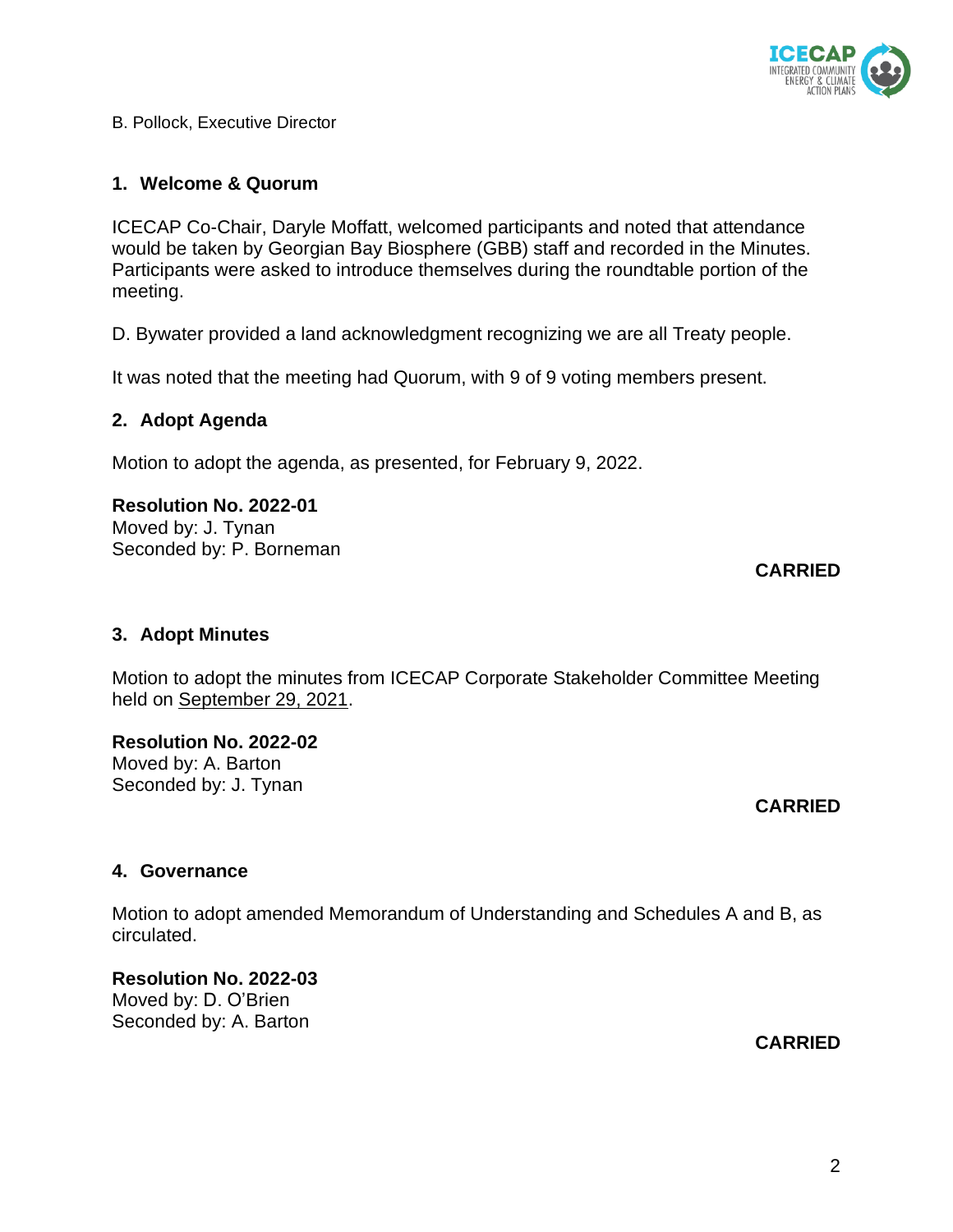

The Municipality of Whitestone was welcomed to the ICECAP partnership. Gratitude was expressed to all those involved in having Whitestone join. All area municipalities have now joined the ICEACP partnership.

### **5. Adopt Quarterly Reports**

Motion to adopt Q3 and Q4 reports, as circulated.

#### **Resolution No. 2022-04**

Moved by: C. Henderson Seconded by: J. Tynan

**CARRIED**

### **6. Project Management**

I. Moy provided a presentation on ICECAP progress from September 2021 to present and an update on current community engagement.

- Welcome to Sam Cunningham, the new Climate and Sustainability Technical Lead at the GBB
- Corporate & Community Milestones 2 and 3 in progress
- Corporate & Community engagement in progress
	- Update on Fall Climate Action Groups
	- Community Survey circulating now until March 1<sup>st</sup>, 2022
	- Stakeholder engagement underway
	- Planning for Town Hall "launch" event

D. Bywater provided an overview of a municipal grant opportunity and an update on other funding applications.

- Federation of Canadian Municipalities' (FCM) Community Buildings Retrofit grant for municipal buildings
- Intact Foundation funding for climate resilience
- Commission for Environmental Cooperation for First Nations Adaptation Planning
- Hydro One grant for Climate Action Plan implementation

I. Moy provided an update on the *Advancing Adaptation* program that Shawanaga First Nation and the Town of Parry Sound are participating in.

- Risk Assessment workshop at the end of February
- Vulnerability and Risk Assessment phase will be completed at the end of April
- Adaptation Planning phase to begin in May, anticipated completion date is end of December 2022
- **7. Roundtable:** Updates from members, communities, and partners

Severn Sound Environmental Association (SSEA):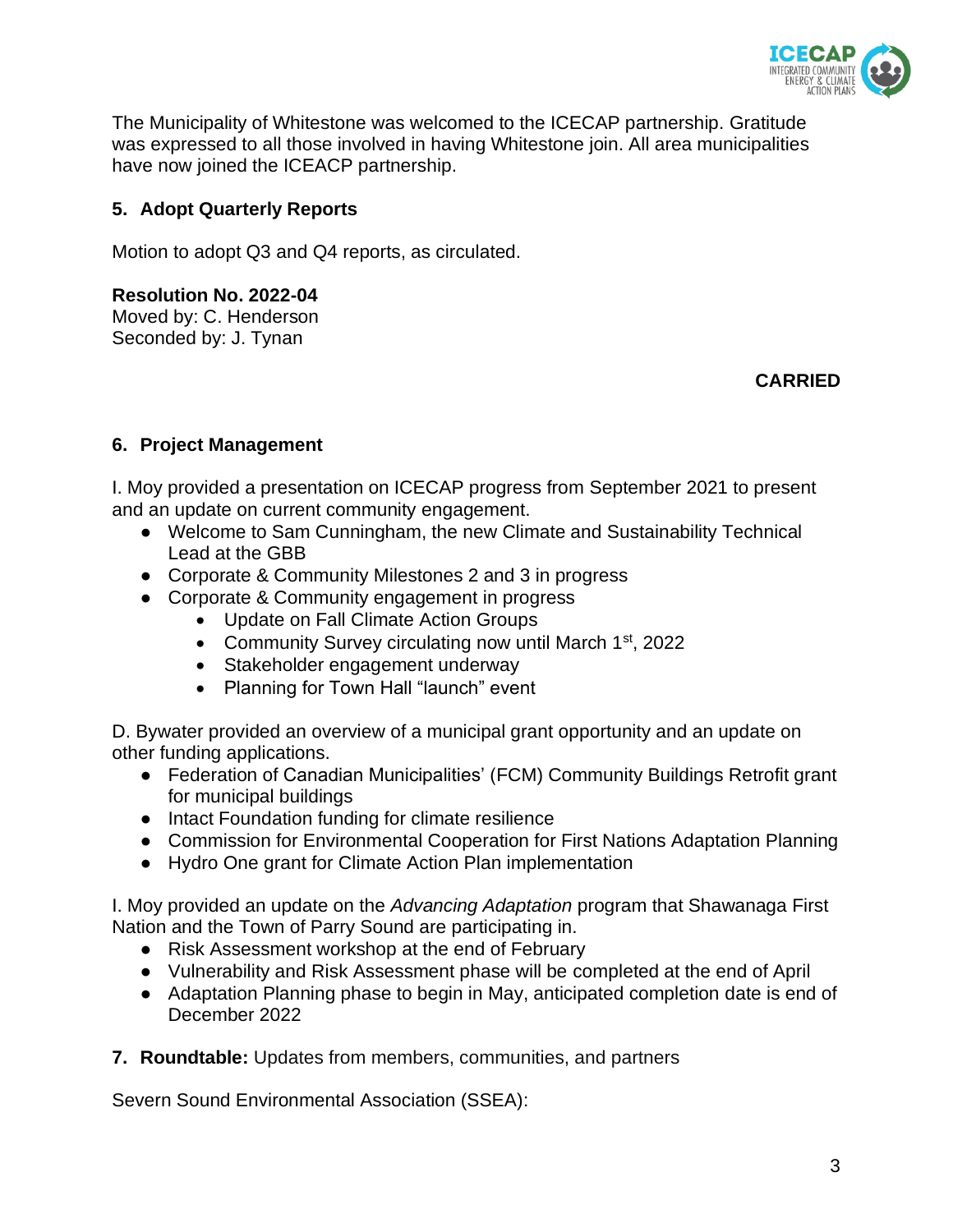

- Severn Sound municipalities on Milestone 4 of Partners for Climate Protection (PCP) program
- Township of Georgian Bay still working through Milestone 4, implementation with **SSEA**
- Still looking for a replacement for Tracy Roxborough's position
- Continuing with regular water and monitoring programs for 2022

The Archipelago:

- Alice Barton is participating in the Climate Leadership course through FCM
- Working through the Corporate Action List, excitement from staff
- Exploring financial tools to fund climate work
- Pursuing Northern Ontario Heritage Fund Corporation (NOHFC) grant for community centre window and door replacements
- Also looking to install Electric Vehicle (EV) chargers at community centre

Parks Canada, Georgian Bay Islands National Park

- Continued focus on Species at Risk, climate change adaptation
- In conjunction with larger network of National Parks, investigating how to reduce emissions from Parks operations

**Whitestone** 

- New member
- Goal for 2022 is to finish Milestone 1
- Looking into the recent grant opportunity for active transportation projects

Georgian Bay

- Successful application to FCM's Community Buildings Retrofit grant, undergoing greenhouse gas (GHG) analysis for 17 municipal buildings as part of Township's 50<sup>th</sup> year celebration
- Upcoming de-paving project which will rehabilitate a local park
- Ivy EV chargers installed and ready for use at exit 156 in Port Severn, and Tesla superchargers coming soon

Seguin

- Completion of Corporate Action Lists underway, conversations being held with department heads
- Pursuing an NOHFC grant for arena roof
- Looking into the FCM Community Buildings Retrofit grant
- Launched a pilot program with FoodCycler to divert organic waste from landfill
- Passed a Trail Master Plan for active transportation

Parry Sound

- Also partaking in the FoodCycler pilot program
- Looking at wage subsidies for a climate change position at the Town starting in April
- Working through Corporate Action Lists with Town leadership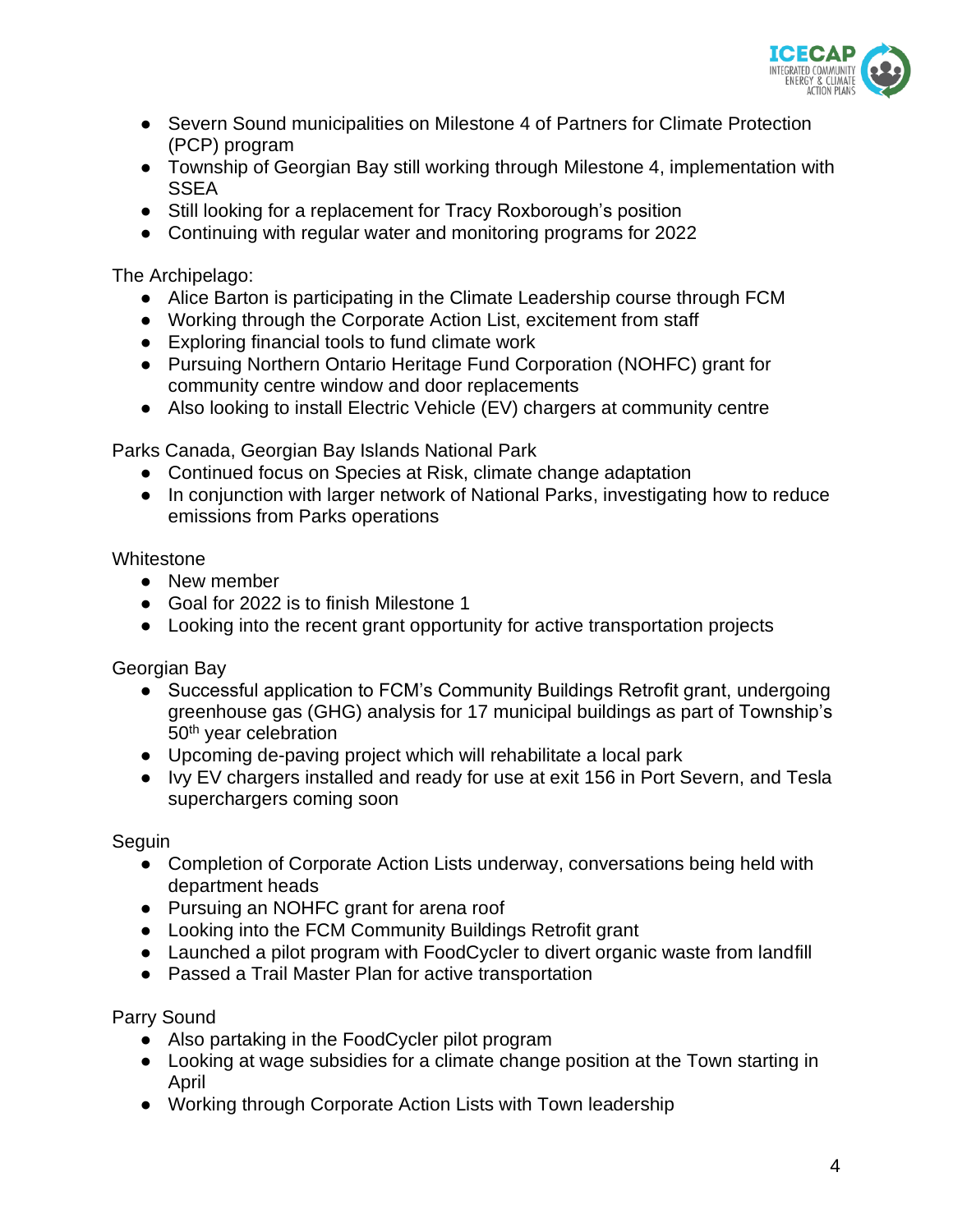

- Participating in the ICLEI (Local Governments for Sustainability Canada) Adaptation work
- Looking at a fuel switching study for buildings and fleet
	- Around 80% of GHG emissions from Town facilities comes from only 3 buildings
- Project underway that uses LiDAR (light detection and ranging) to improve road milling techniques, greater efficiency and reduced GHG emissions
- Investigating changes to municipal procurement processes to integrate climate action considerations

### **McDougall**

- Corporate Milestone 1 completed and starting the community portion this year
- Looking to get more involved with ICECAP going forward

Kerry Mueller – Otter Lake Ratepayer Association (OLRA)

- Here to observe and communicate messages back to OLRA
- Passed the Community Survey to ratepayers

District Municipality of Muskoka

- Also completing the ICLEI Canada Adaptation program
- Muskoka GHG program running again
- Corporate climate action plan also being implemented
- Working on floodplain mapping with Wahta and Moose Deer Point First Nations
- Other grants of note: Low Carbon Economy Fund (due March 25<sup>th</sup>), Disaster Mitigation and Adaptation Fund's small and large scale projects – flood and fire (open until July 20, 2022)

### **McKellar**

- Progress on ICECAP is behind, but staffing at the municipality is back up to normal levels
- Lake Stewardship and Environment Committee for climate change work
- Pursuing the FoodCycler pilot program as well

Lakeland

- SPEEDIER (Smart, Proactive, Enabled Energy Distribution Intelligently, Efficiently and Responsive) project installations coming to a close
- SPEEDIER GHGs now on website

Georgian College

● Preparing for verification and validation of GHG claims and calculations

Magnetawan First Nation (MFN)

- Climate change adaptation plan MFN-focused
- Applied for Nature Smart Climate Solution fund
- Continuing with work on Eddy towers and monitoring